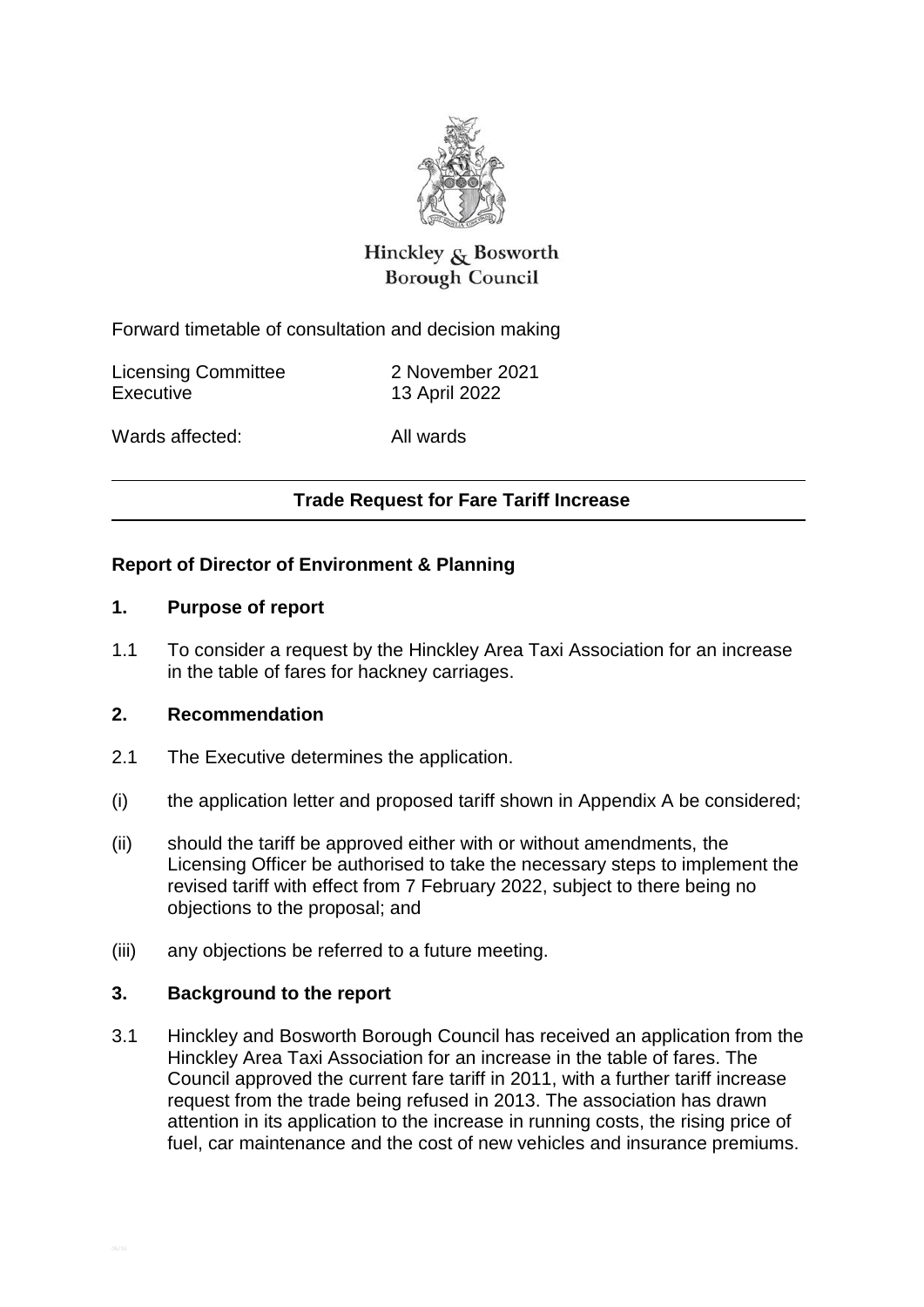- 3.2 The letter and proposal from Hinckley Taxi Association is shown at Appendix A. The application shows the current and proposed fare structures and detail of how the tariffs are calculated. For ease of use the tables show the cost per mile for tariff 1 (normal time), tariff 2 (time and a half) and tariff 3 (double time).
- 3.3 Prior to the consideration of this proposal Hinckley & Bosworth Borough Council was placed 259 out of 364 in the national table of fares published by National Taxi & Private Hire Association November 2021.

| League          | <b>Local Authority</b>              | <b>Tariff 1</b> | Last            |
|-----------------|-------------------------------------|-----------------|-----------------|
| <b>Position</b> |                                     | 2 mile fare     | <b>Increase</b> |
| 56              | Nuneaton and Bedworth Borough       | £6.75           | 2016            |
|                 | Council                             |                 |                 |
| 63              | <b>Harborough District Council</b>  | £6.68           | 2018            |
| 100             | Melton Borough Council              | £6.40           | 2021            |
| 120             | <b>Coventry City Council</b>        | £6.30           | 2014            |
| 135             | <b>Daventry District Council</b>    | £6.20           | 2019            |
| 166             | <b>Charnwood Borough Council</b>    | £6.05           | 2014            |
| 225             | <b>Leicester City</b>               | £5.80           | 2014            |
| 233             | <b>Rugby Borough Council</b>        | £5.80           | 2018            |
| 259             | Hinckley & Bosworth Borough Council | £5.60           | 2011            |
| 262             | North West Leicestershire District  | £5.60           | 2014            |
|                 | Council                             |                 |                 |

# **Local Authority Comparison Table**

# **The Power of the Authority to Set Fares**

- 3.4 Local licensing authorities have the power to set taxi fares and most do so. (There is no power to set Private Hire Vehicle fares.) It is seen as good practice to review the fare scales, including any graduation of the fare scale by time of day or day of the week. The Department for Transport suggests that in doing so local licensing authorities should pay particular heed to the needs of the travelling public, with reference both to what it is reasonable to expect people to pay but also to the need to give taxi drivers sufficient incentive to provide a service when it is needed. There may well be a case for higher fares at times of higher demand.
- 3.5 Taxi fares are a maximum, and in principle are open to downward negotiation between passenger and driver. It is not good practice to encourage such negotiations at rank, or for on-street hailing's; there would be risks of confusion and security problems. But local licensing authorities can usefully make it clear that published fares are a maximum, especially in the context of telephone bookings, where the customer benefits from competition.
- 3.6 Hackney carriages have taximeters fitted that are calibrated and sealed. It is not a requirement for private hire vehicles to have meters, although many proprietors choose to install them. There are a number of makes and models of taximeters in use but they must all comply with the Measuring Instruments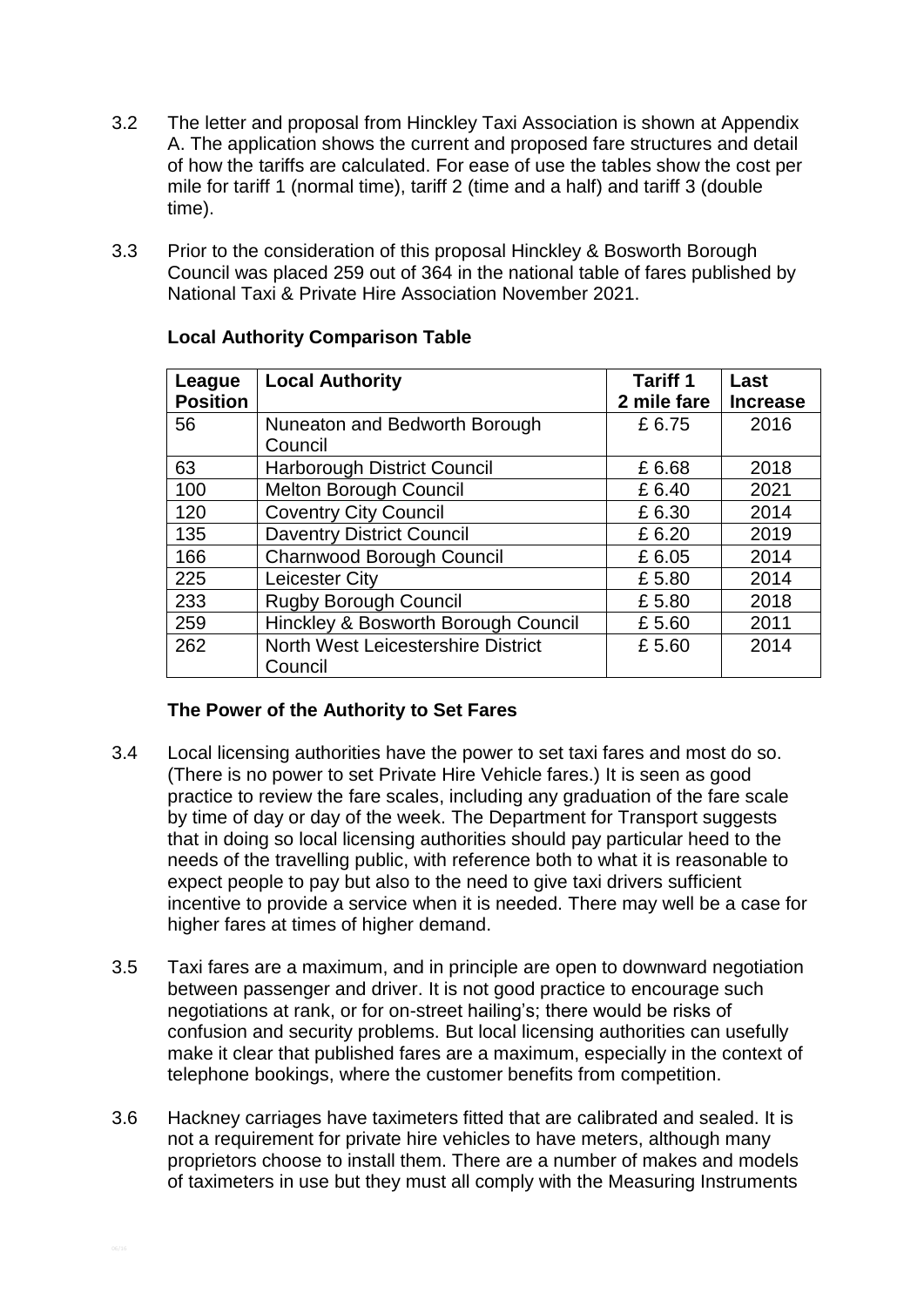(Taximeters) Regulations 2006. Whilst meters will vary in sophistication, all are designed to calculate fares by measuring distance and time and will display the incrementally increasing charge as the journey continues and will exhibit the total amount to be paid when the destination is reached.

- 3.8 Taxi fare regulation provides certainty and is intended to protect consumers from overcharging whilst still allowing flexibility for discounting. The Office of Fair Trading has declared that competition should remain on fares and have issued guidance that warns against the formation of cartels.
- 3.9 As already stated, all hackney carriages have taximeters and the fares calculated on those meters cannot be in excess of the council's maximum rate. However, modern taximeters are capable of accepting a number of different rates and indeed many councils will approve more than one 'tier' on its maximum tariff, typically allowing enhanced payments for journeys taken late at night or on Sundays or public holidays. An important case in this connection is R v Liverpool City Council, ex parte Curzon Ltd that established two principles:
	- 1. That is was lawful for a hackney carriage driver to charge less than the fare shown on the meter; and
	- 2. That a proprietor of a hackney carriage could calibrate his taximeter in such a way as to offer a universal discount on the council's maximum tariff.

#### **Scale of Fees**

- 3.10 The basic methods by which the scales may be varied are:
	- vary charge for initial drop
	- vary charge for subsequent yardages
	- vary distance travelled for initial drop, subsequent yardage or both
	- vary the 'extra charges'
- 3.11 Section 65 of the Local Government (Miscellaneous Provisions) Act 1976 states that a district council may fix the rates or fares within the district both for time and distance, (along with all other charges in connection with the hire of a hackney carriage) and sets out the process. The fee setting process can be lengthy (from the date the Council agree a new tariff to the date vehicle meters are updated and the new tariff comes into force) due to the need to advertise any variations to the fare scale and consider any objections but it does give the public the opportunity to comment. There is also a cost involved in the advertising of the changes.
- 3.12 Once the fares have been set, the meter should be set to the approved rate and it is an offence to charge more than the fare shown on the meter (plus any legitimate extras) although section 54 of the 1847 Town Police Clauses Act allows agreement to be made, in advance of the hiring of a hackney carriage, that a sum less than that shown at the end of the hiring will be paid.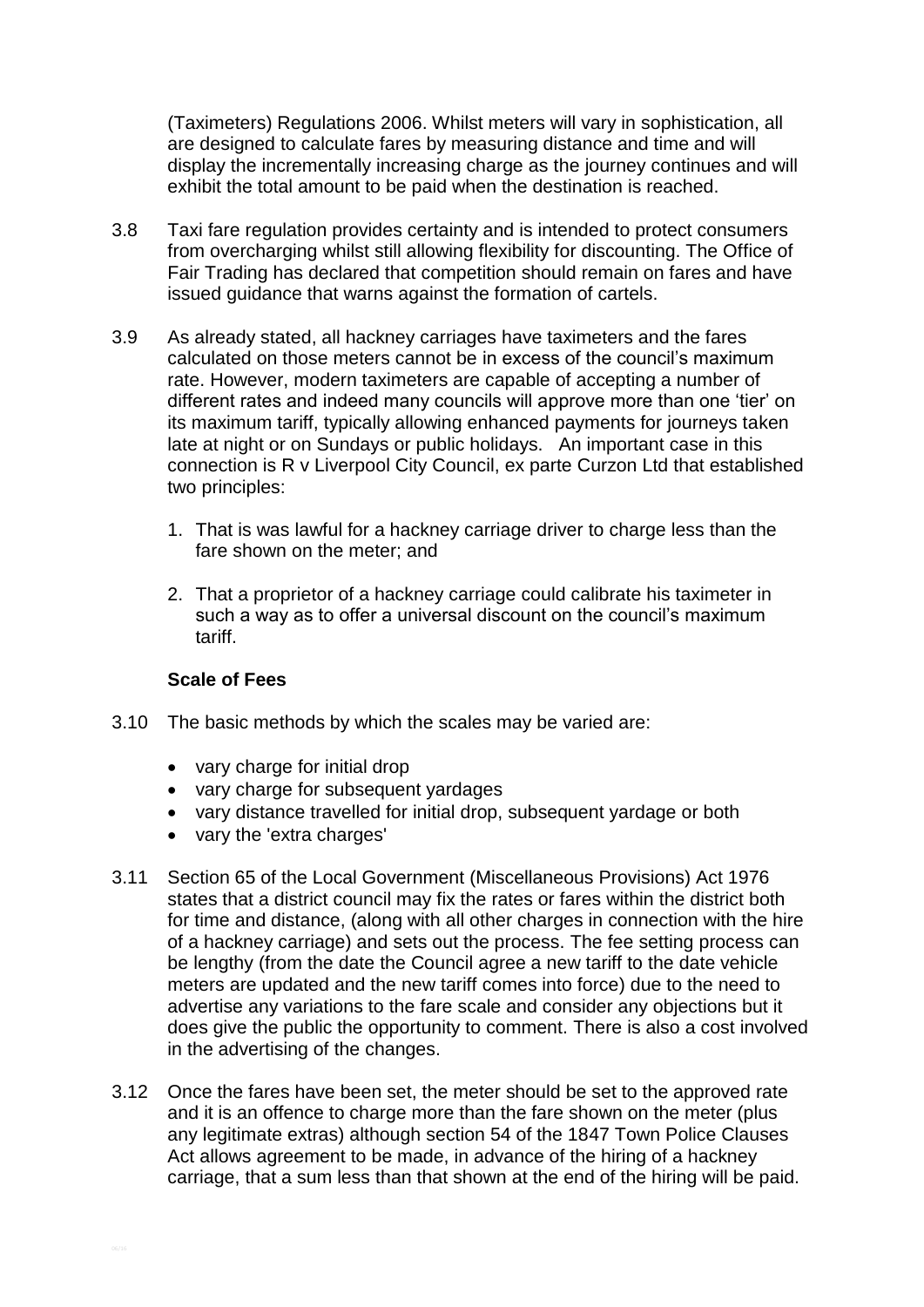Once such an agreement has been made it is an offence for the proprietor or driver to demand more than was agreed in advance, and such an agreement cannot provide for payment of a fare higher than would be shown on the meter (except as detailed in the following paragraph).

- 3.13 When the journey is to end outside the council's area, section 66 of the 1976 Act prohibits a driver demanding a fare greater than that shown on the meter unless such agreement has been made in advance.
- 3.14 The taxi trade's proposal equates to a 20 percent increase on the running mile for Tariff 1 (normal time) from  $£ 2.00$  to  $£ 2.40$  and Tariff 2 (time and a half) from £ 3.00 to £ 3.60 and Tariff 3 (double time) from £ 4.00 to £ 4.80.

#### **The Criteria for Setting Fares**

- 3.15 As stated in 3.11, Section 65 of the Local Government (Miscellaneous Provisions) Act 1976 allows the council to set the maximum costs and fares that drivers may charge the public for journeys taken in a taxi. In this context "the Council" means the Executive by virtue of the Local Authorities (Functions and Responsibilities) (England) Regulations 2000 (as amended).
- 3.16 So far as local authorities who do set fares are concerned, there are a number of different practices. These include:
	- review on application
	- assessment purely on basis of application
	- assessment by reference to inflation

Outside of London, the standard process in many is for the trade to put forward a proposal to the council and this is either approved or rejected.

- 3.17 If the Council are minded to grant this increase in the fare structure then it will be necessary to set an implementation date and the proposal will have to be advertised in a local newspaper. Should any objections be received then the council must consider them at a future meeting.
- 3.18 The setting of hackney carriage fare fees needs to be conducted in accordance with legislative provisions. If it can be shown that this has not been followed then the Council may be potentially at risk of judicial review by anybody affected by those decisions.
- 3.19 The Licensing Committee have considered the request from the trade and have recommended that the proposal for a fare tariff increase be accepted by the Council.
- **4. Exemptions in accordance with the Access to Information procedure rules**
- 4.1 The report is to be taken in open session.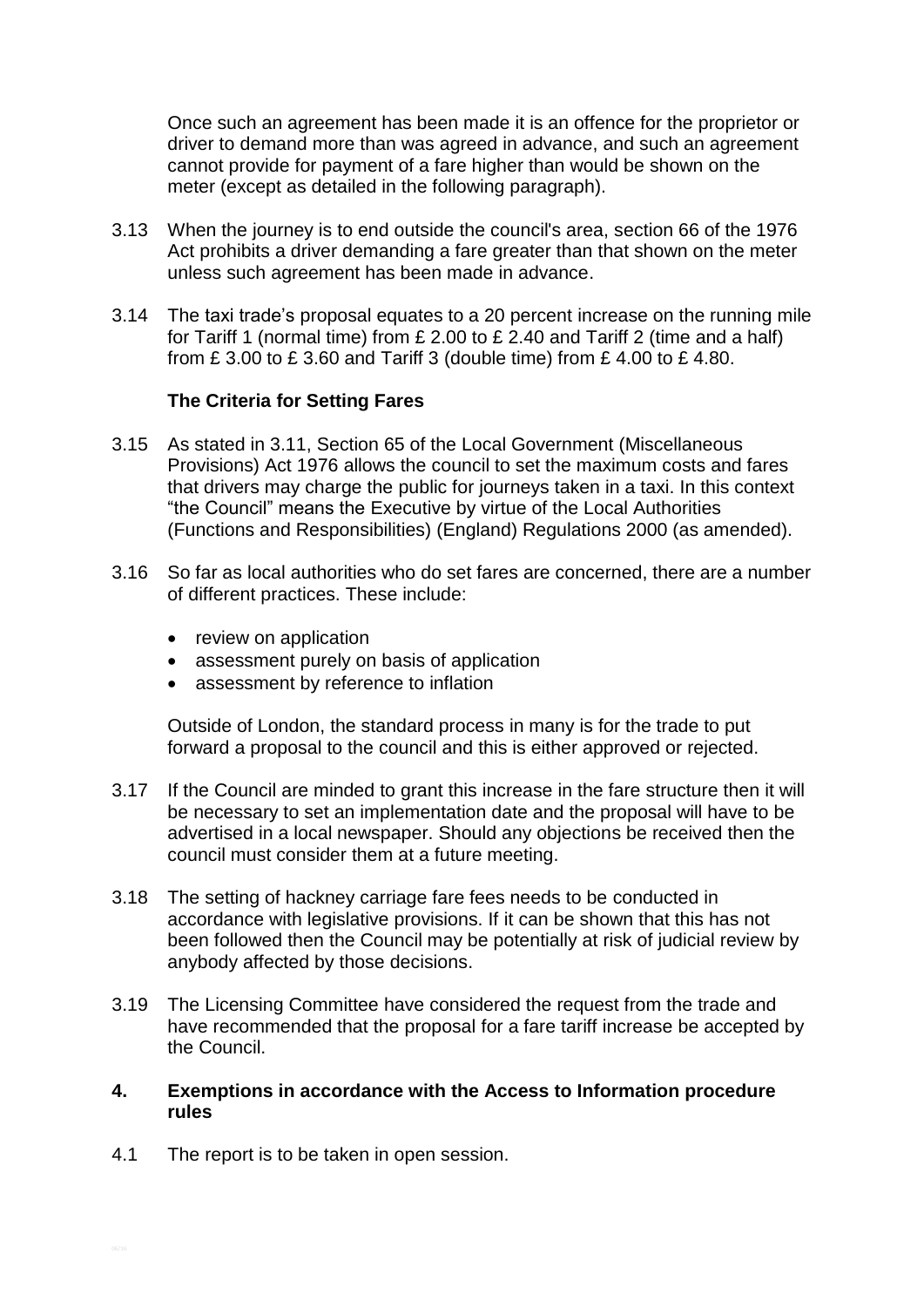# **5. Financial implications [MT]**

5.1 There are no financial implications arising for the Council from the above proposal.

# **6. Legal implications [MR]**

6.1 Contained within the body of the report.

# **7. Corporate Plan implications**

7.1 A well regulated and enforced taxi service provides reassurance to the public and will contribute to protect people from harm under the People priority. A taxi fleet which is adequately rewarded provides a good level of service for residents and local business assisting economic growth by providing new jobs in the borough supporting the Prosperity priority.

#### **8. Consultation**

8.1 If new table of fares is approved the table must be published in a local newspaper giving at least 14 days for objections to be received. If objection is duly made and is not withdrawn, the council shall set a further date, not later than two months after the first specified date, on which the table of fares shall come into force with or without modifications as decided by them after consideration of the objections.

#### **9. Risk implications**

- 9.1 It is the council's policy to proactively identify and manage significant risks which may prevent delivery of business objectives.
- 9.2 It is not possible to eliminate or manage all risks all of the time and risks will remain which have not been identified. However, it is the officer's opinion based on the information available, that the significant risks associated with this decision / project have been identified, assessed and that controls are in place to manage them effectively.
- 9.3 The following table shows the risks associated with this report / decisions:

| Reputation from negative press         | Ensure enforcement         | <b>Mark</b>   |
|----------------------------------------|----------------------------|---------------|
| coverage from enforcement              | carried out competently    | <b>Brymer</b> |
|                                        | and proportionately and in |               |
|                                        | accordance with            |               |
|                                        | enforcement policy.        |               |
| Economy/Community.                     | The Committee to           | <b>Mark</b>   |
| (Impact of fare increase may have a    | determine the correct      | <b>Brymer</b> |
| detrimental effect to the publics use) | course of action at this   |               |
|                                        | time                       |               |